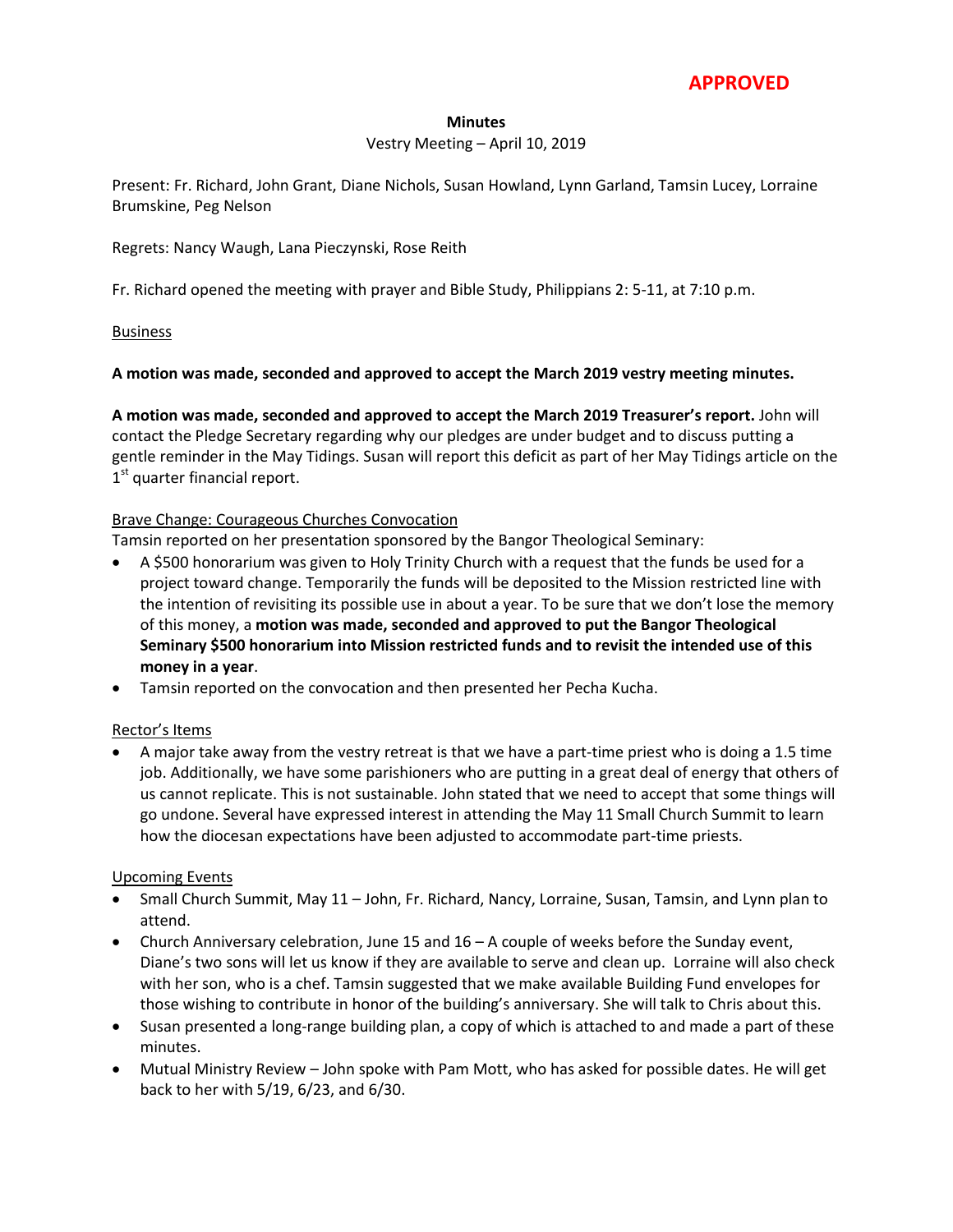Dirlam Fund Update – Susan confirmed that the John C. Dirlam Fund has been reestablished as a donor designated fund in our Endowment Fund, which is invested with the Trustees for the Diocese of Western Massachusetts. John Dirlam is pleased with the arrangement.

### Building & Grounds

- Tamsin is working to replace the roof flashing. She has reached out to a contractor and to Dr. Stagias's office to learn who did their roof work, but has yet to hear back from either. This will likely have to wait until after Easter when she hopes to have access to a drone.
- Tamsin will make some contacts about who will lock and unlock the building for a May 11 rental.
- The front left door of the narthex cannot be repaired. Rather than replacing the whole door at considerable expense, we can push the bar down, put in the Allen wrench and leave it in place. This is the simple solution.
- Mark Morin will repair the threshold.
- The stained glass window in the narthex is leaking. There is no plan at this point for its repair.
- Susan Howland has contacted Jalbert Engineering about a site visit to discuss our future building use. She is waiting to hear back from Lenny Jalbert.

With regrets, Diane wants to remove herself as the Family Worship liaison. She has discussed this with Eileen.

With Fr. Richard, Tamsin will coordinate the text for a trifold. Rose will write it, Peg will edit, Chris will format, and the Center of Hope will print. This can be expensed to the Evangelism budget.

Closing prayer – Prayer for the Parish Meeting adjourned at 9:30 p.m. Next Vestry Meeting May 8, 2019 @ 7:00 PM

Respectfully submitted by Peg Nelson, Clerk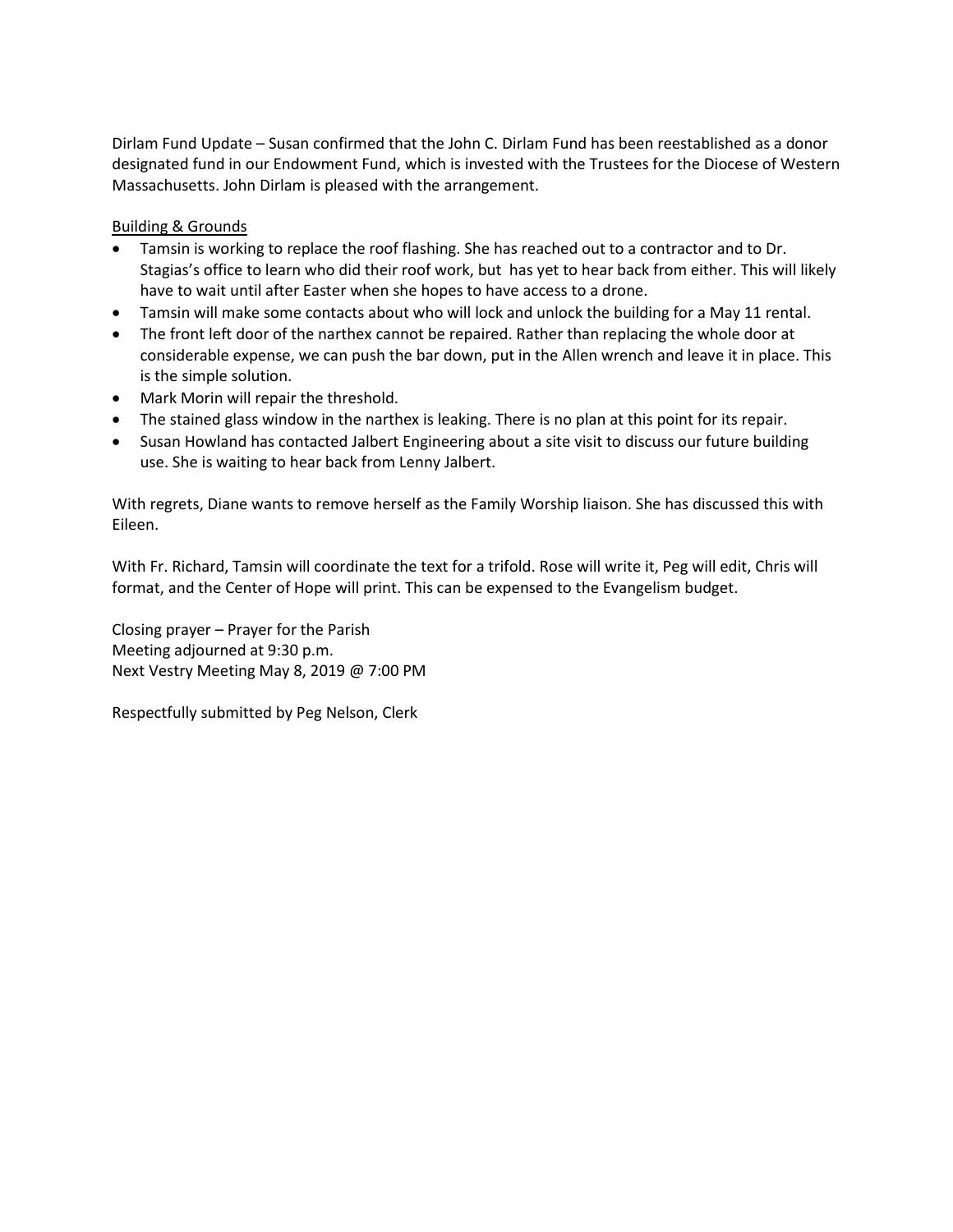# **Long Range Building Plan**

## **Why?**

- Holy Trinity has roughly 100 "members" and 78 baptized members.
- Average Sunday attendance in 2018 was 46.
- The "footprint" of the building is 424 ft. with approximately 13,000 sq. ft. to maintain.
- We have more space than we need.
- The worshiping community finances the program and routine maintenance.
- The capital repair and maintaninence on the 150 year old building is currently out of the parish's means.
- We have a small saving account ( ~50,000) and some designated endowment income for the building, but this will not sustain the repairs in the long term
- $\rightarrow$  Abandoning the building in this economically depressed area of Southbridge will leave a hole in the social infrastructure of the community.
- $\rightarrow$  There is great potential for using the building for community needs.
- $\rightarrow$  Those needs need to be identified and a plan established to utilize the space while generating enough income to maintain the building

## **What?**

- The first step is to assess how the building "might" be used:
	- o Zoning
	- o Building Codes
	- o Parking
	- o Building access including handicap accessibility
- The second step is to assess the needs in the community that are in alignment with the possible use of the building, and could afford to pay a fee to occupy the space.

## **How?**

- 1. Hire and Architect/Engineer to work on the first step
- 2. Do a community needs assessment survey, networking in town to see where our gifts align with those needs.

## **Who?**

## For #1

• Jalbert Engineering, Inc. 54 Main St # 2, Sturbridge, MA 0156[6 \(508\) 347-5136](https://www.google.com/search?client=firefox-b-1-d&q=Jalbert+Engineering) (Called 4.10.19)